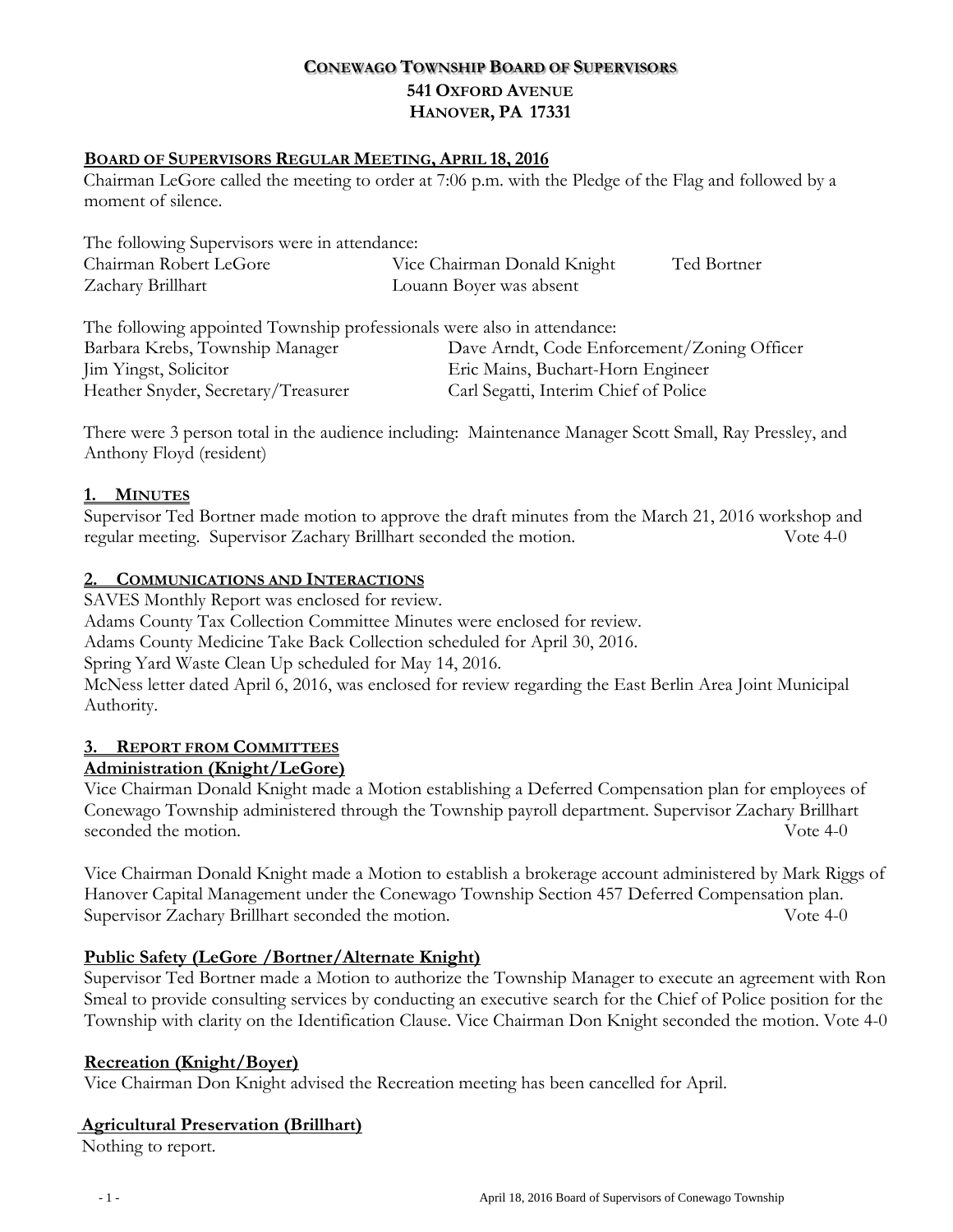## **Roads (Bortner/Knight)**

Supervisor Ted Bortner made motion to authorize the Township Engineer Eric Mains of Buchart Horn to proceed with Option 1 – No Reduction of Street Width/Resurface. Vice Chairman Knight seconded the motion. Vote 4-0

## **Pension Board (Bortner)**

Next meeting April 28, 2016.

### **4. REPORT FROM SECRETARY-TREASURER**

Supervisor Ted Bortner made motion to approve the Secretary/Treasurer's Report. Supervisor Zachary Brillhart seconded the motion. Vote 4-0

## **5. PUBLIC COMMENT**

Anthony Floyd of 15 Apache Pass presented to the Board his issue with privacy of his back yard and Food Lion behind him. Discussion of the privacy fence and to pursue a Zoning Hearing application if interested.

### **6. REPORTS FROM DEPARTMENTS**

## **Police (Interim Chief Carl Segatti)**

Police Report for March was presented.

### **Township Solicitor Yingst**

Recreation/Airport property – Bid documents will be available

#### **Township Manager**

Vice Chairman Donald Knight made a motion to accept the presented Pension Audit Report. Supervisor Zachary Brillhart seconded the motion. Vote 4-0

Supervisor Zachary Brillhart made a motion to accept the presented Township Audit Report. Supervisor Ted Bortner seconded the motion. Solve 4-0

### **Township Engineer (Eric Mains, Buchart-Horn, Inc.)**

Eric Mains gave an overview on his Engineer's Report for April 2016. Permission to proceed with the Wetzel Dr. reconstruction project.

### **7. CODE ENFORCEMENT**

Activities summary from Zoning/Code Enforcement Officer *dated April, 2016*.

### **8. SUBDIVISION/LAND DEVELOPMENT**

Supervisor Ted Bortner made a motion to extend plan approval request for Trone Rental property to August 1, 2016. Supervisor Zachary Brillhart seconded the motion. Vote 4-0

### **9. ZONING**

ZHB case 4-2016 will be held May 4, 2016. The case is for the service station at 409 Third Street.

### **10. OTHER BUSINESS, Comments, and Announcements**

Nothing to report

#### **11. MEETING SCHEDULE**

Public Safety Meeting – May 2, 2016 at 8:30 a.m. (Supervisor Don Knight to attend for Chairman Bob LeGore)